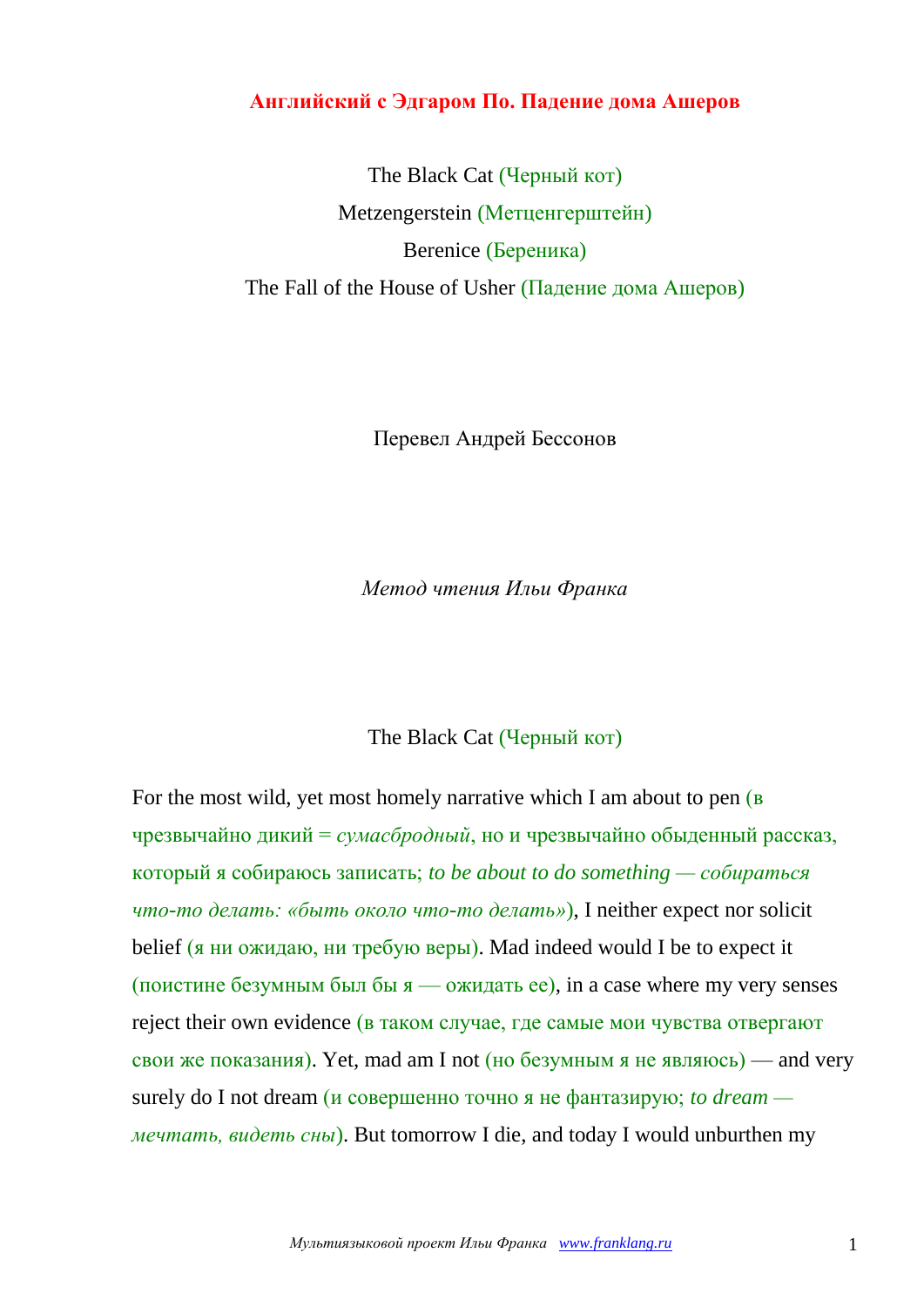soul (но я завтра я умираю = *умру*, и сегодня я /желал/ бы облегчить свою душу).

wild [waild], narrative [`nærətiv], neither [`naiðə] или [`ni:ðə], solicit  $[s\sigma^{\text{th}}]$ , belief  $[b\sigma^{\text{th}}]$ , indeed  $[n\sigma^{\text{th}}]$ , reject  $[r\sigma^{\text{th}}]$ , evidence  $\int$  evid(a)ns], surely  $\int$  (valil, would [wvd]

For the most wild, yet most homely narrative which I am about to pen, I neither expect nor solicit belief. Mad indeed would I be to expect it, in a case where my very senses reject their own evidence. Yet, mad am I not — and very surely do I not dream. But tomorrow I die, and today I would unburthen my soul.

My immediate purpose is to place before the world (моя ближайшая цель поставить перед миром = поведать миру), plainly, succinctly, and without comment (просто, кратко и без комментариев), a series of mere household events (череду простых домашних происшествий). In their consequences, these events have terrified — have tortured — have destroyed me (своими последствиями эти происшествия ужаснули — измучили — погубили меня). Yet I will not attempt to expound them ( $\mu$  все же я не буду пытаться толковать их). To me, they have presented little but Horror (мне они дали мало что, кроме Ужаса = мне они принесли только Ужас) — to many they will seem less terrible than baroques (многим они покажутся менее ужасными, чем вычурные вымыслы).

immediate  $[i \text{ 'm: }]$ , purpose  $[\text{ 'pə: }]$ , world  $[wə:]d]$ , succinctly  $[s\in k\$  sin(k)tlil, comment  $\lceil \cdot \text{koment} \rceil$ , series  $\lceil \cdot \text{snr} : z \rceil$ , event  $\lceil \cdot \text{vent} \rceil$ , consequence  $\lceil \cdot \text{kons} \rceil$ , torture  $\lceil \cdot \text{to:} \rceil$ , attempt  $\lceil \circ \cdot \text{tem}(p) \rceil$ , present (дать, представить) [pri `zent], horror [`hpra], baroque  $[$ ba `rpk]

My immediate purpose is to place before the world, plainly, succinctly, and without comment, a series of mere household events. In their consequences, these events have terrified — have tortured — have destroyed me. Yet I will not attempt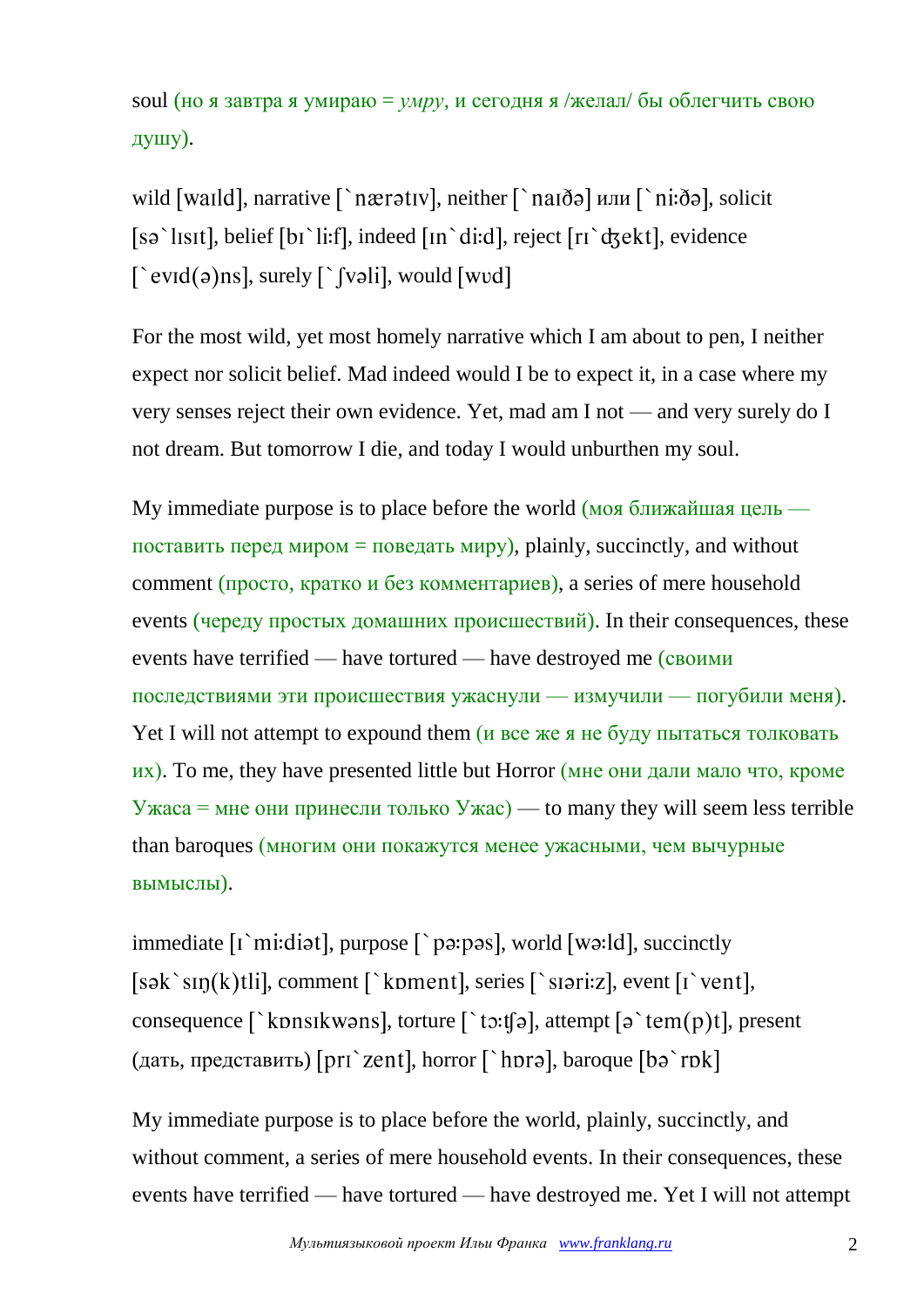to expound them. To me, they have presented little but Horror — to many they will seem less terrible than baroques.

Hereafter, perhaps, some intellect may be found (в будущем, возможно, может найтись какой-то ум) which will reduce my phantasm to the commonplace (который сведет мой фантазм к чему-то обычному: «к общему месту»; *common — общий; place — место*) — some intellect more calm, more logical, and far less excitable than my own (некий ум, более спокойный, более логичный и гораздо менее /легко/возбудимый, чем мой собственный), which will perceive, in the circumstances I detail with awe ( $\kappa$ оторый воспримет = *увидит* в тех обстоятельствах, которые я подробно обрисовываю с трепетом), nothing more than an ordinary succession of very natural causes and effects (ничего более, чем обычную последовательность самых естественных причин и следствий).

hereafter [hɪər` $a$ :ftə], perhaps [pə`hæps], reduce [rɪ`djuːs], calm [k $a$ :m], excitable  $\lceil \mathbf{k} \rangle$  saitabl], own  $\lceil \mathbf{a} \mathbf{v} \rceil$ , perceive  $\lceil \mathbf{p} \rangle$  si:v], circumstance  $\lceil$  sa: kanstæns], detail  $\lceil$  ditell], awe [o:], nothing  $\lceil$  n $\Lambda$ θIn], succession  $[s \circ k \circ \in [n],$  natural  $\lceil \cdot n \cdot \mathfrak{E}[(\circ) r(\circ)] \rceil$ , cause  $[k \circ z]$ 

Hereafter, perhaps, some intellect may be found which will reduce my phantasm to the commonplace — some intellect more calm, more logical, and far less excitable than my own, which will perceive, in the circumstances I detail with awe, nothing more than an ordinary succession of very natural causes and effects.

From my infancy I was noted for the docility and humanity of my disposition (c) детства я был замечен = *отличался* смирностью и гуманностью характера). My tenderness of heart was even so conspicuous (моя нежность была даже настолько ярко выраженной) as to make me the jest of my companions (чтобы сделать меня посмешищем для моих товарищей). I was especially fond of animals (я особенно любил животных; *to be fond of — любить что-либо, коголибо; fond — любящий*), and was indulged by my parents with a great variety of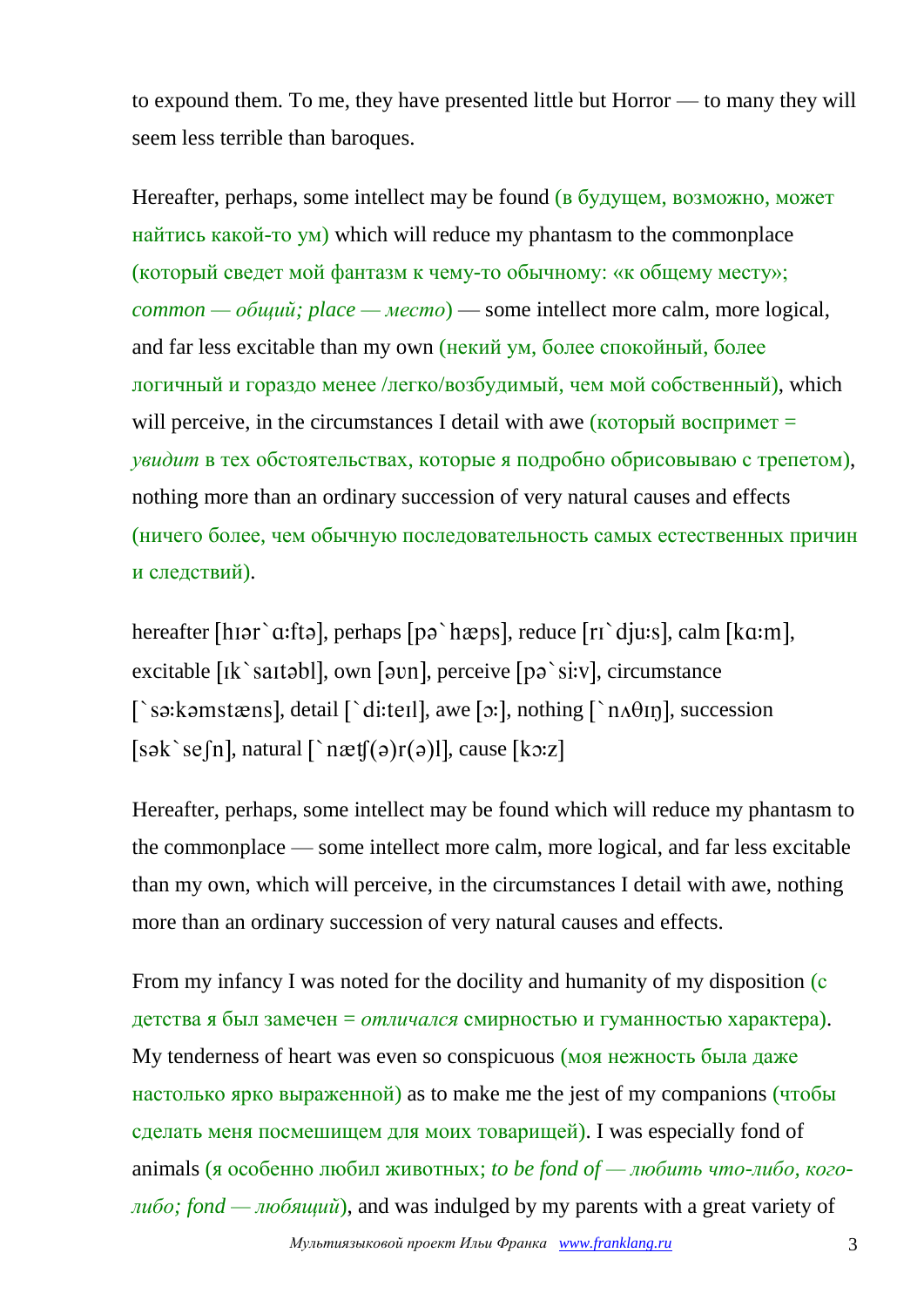pets (и был избалован моими родителями = *и мои родители баловали меня* большим многообразием питомцев). With these I spent most of my time (с ними я проводил бóльшую часть времени; *to spend*), and never was so happy as when feeding and caressing them  $(u)$  никогда не был так счастлив, как когда кормил или ласкал их: «кормя и лаская»).

infancy  $\lceil \cdot \text{infonsi} \rceil$ , docility  $\lceil d \rceil$  silatil, humanity  $\lceil h \rceil$  meanstil, heart  $\lceil h \cdot u \cdot h \rceil$ , even  $\lceil$  i:v(a)n], conspicuous [kan spikjuas], companion [kam pænjan], especially  $\lceil \cdot \text{spe}(\theta) \rceil$ , animal  $\lceil \cdot \text{ænum}(\theta) \rceil$ , great  $\lceil \text{grent} \rceil$ , variety  $\lceil \text{vo} \cdot \text{ra1} \cdot \text{tri} \rceil$ , caress [ka`res]

From my infancy I was noted for the docility and humanity of my disposition. My tenderness of heart was even so conspicuous as to make me the jest of my companions. I was especially fond of animals, and was indulged by my parents with a great variety of pets. With these I spent most of my time, and never was so happy as when feeding and caressing them.

This peculiarity of character grew with my growth (эта особенность характера росла с моим ростом; *to grow*), and in my manhood, I derived from it one of my principal sources of pleasure (и в зрелом возрасте: «мужестве» я получил из нее один из моих главных источников удовольствия). To those who have cherished an affection for a faithful and sagacious dog (тем, которые питали любовь к верному и умному псу), I need hardly be at the trouble of explaining  $\overline{g}$  едва ли должен трудиться объяснять: «я должен едва ли быть у трудности объяснения») the nature or the intensity of the gratification thus derivable (природу или силу удовлетворения, таким образом получаемого). There is something in the unselfish and self-sacrificing love of a brute (есть что-то в неэгоистичной и самоотверженной любви зверя; *self-sacrificing самоотверженный: «само-жертвующий»; to sacrifice — жертвовать*), which goes directly to the heart of him who has had frequent occasion (что́ идет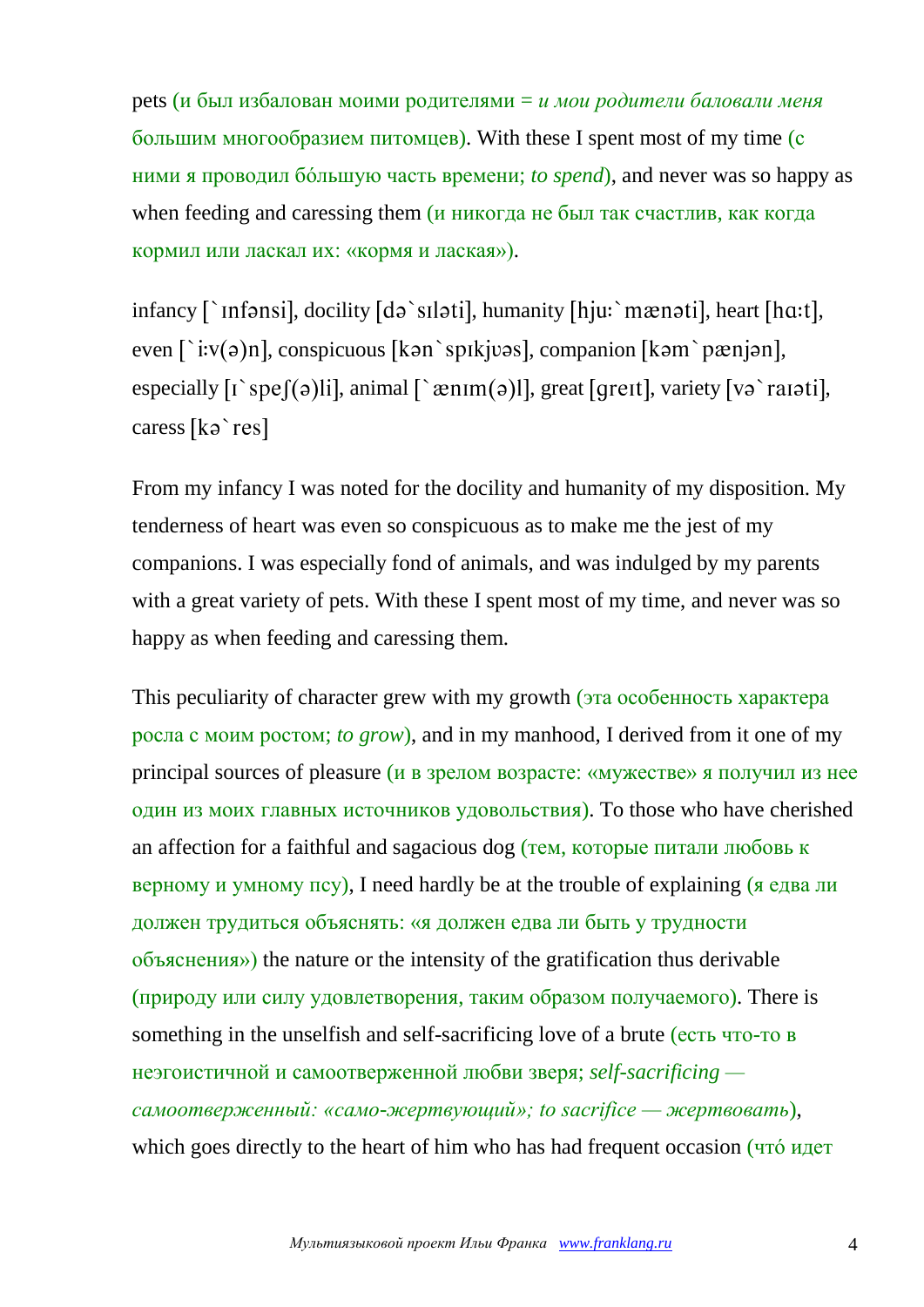прямо к сердцу того: «его»<sup>1</sup>, у кого был частый случай = возможность) to test the paltry friendship and gossamer fidelity of mere Man (испытать ничтожную дружбу и легковесную верность обычного человека; *gossamer — легкий, фривольный развязный; газ /ткань/; mere — всего лишь*).

peculiarity [pɪkju:li `ærəti], character [`kærəktə], growth [qrəv $\theta$ ], principal  $\lceil \text{prinsap(a)} \rceil$ , source [so:s], pleasure  $\lceil \text{plezo} \rceil$ , sagacious [so `ge $\lceil \text{os} \rceil$ , trouble [trʌbl], nature [`neɪtʃə], sacrifice [`sækrɪfaɪs], frequent (частый) [`fri:kwənt]

This peculiarity of character grew with my growth, and in my manhood, I derived from it one of my principal sources of pleasure. To those who have cherished an affection for a faithful and sagacious dog, I need hardly be at the trouble of explaining the nature or the intensity of the gratification thus derivable. There is something in the unselfish and self-sacrificing love of a brute, which goes directly to the heart of him who has had frequent occasion to test the paltry friendship and gossamer fidelity of mere Man.

I married early (я женился рано), and was happy to find in my wife a disposition not uncongenial with my own (и был счастлив найти в своей жене характер, не чуждый моему собственному). Observing my partiality for domestic pets (заметив мое пристрастие к домашним животным), she lost no opportunity of procuring those of the most agreeable kind (она не упускала возможности раздобыть таковых — самого приятного свойства; *to lose — терять, упускать; kind — разновидность, род, сорт*). We had birds, gold-fish, a fine dog, rabbits, a small monkey, and a cat (у нас были птицы, золотые рыбки, превосходный пес, кролики, обезьянка и кот).

early  $\lceil \cdot \cdot \cdot \cdot \rceil$ , uncongenial  $\lceil \cdot \cdot \cdot \cdot \cdot \rceil$ ,  $\lceil \cdot \cdot \cdot \cdot \cdot \rceil$ ,  $\lceil \cdot \cdot \cdot \cdot \cdot \rceil$ ,  $\lceil \cdot \cdot \cdot \cdot \cdot \rceil$ ,  $\lceil \cdot \cdot \cdot \cdot \cdot \cdot \rceil$ ,  $\lceil \cdot \cdot \cdot \cdot \cdot \cdot \rceil$ ,  $\lceil \cdot \cdot \cdot \cdot \cdot \cdot \rceil$ ,  $\lceil \cdot \cdot \cdot \cdot \cdot \cdot \rceil$ ,  $\lceil \cdot \cdot \cdot \cdot \cdot \cdot \$ partiality  $[pa:fi\$   $\approx$   $b$ lati], opportunity  $[ppa\$   $t$ ju:nati], procure  $[pra\$   $k$ jva], agreeable  $\lceil \rho \right\rceil$  qri: $\frac{1}{\rho}$ , kind  $\lceil \frac{1}{\rho} \rceil$ 

1

<sup>1</sup> Устаревшее, высоко литературное употребление слова *he,* «он», в значении «тот».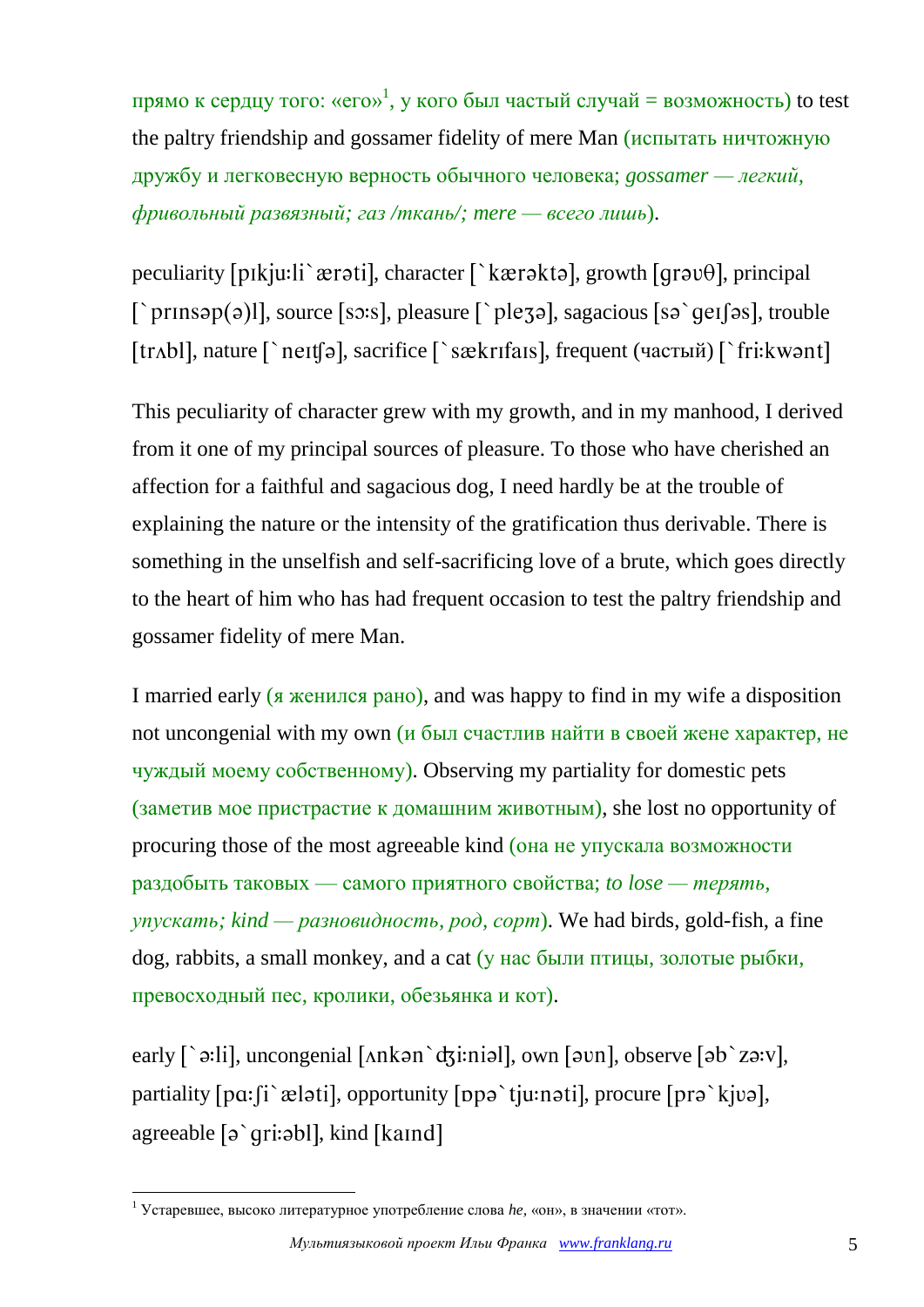I married early, and was happy to find in my wife a disposition not uncongenial with my own. Observing my partiality for domestic pets, she lost no opportunity of procuring those of the most agreeable kind. We had birds, gold-fish, a fine dog, rabbits, a small monkey, and a cat.

This latter was a remarkably large and beautiful animal (этот последний был замечательно большой и красивый зверь), entirely black, and sagacious to an astonishing degree (полностью черный и умный в поразительной степени). In speaking of his intelligence, my wife, who at heart was not a little tinctured with superstition (говоря о его уме, моя жена, которая в душе была весьма суеверна: «в сердце была немало подкрашена суеверностью»), made frequent allusion to the ancient popular notion (часто ссылалась на древнее распространенное представление), which regarded all black cats as witches in disguise (которое считало всех черных кошек преображенными ведьмами: «ведьмами под личиной»). Not that she was ever serious upon this point (не то что бы она когда-либо бывала серьезна в этом вопросе: «на этом пункте») and I mention the matter at all (и я вообще упоминаю об этом деле; *at all вообще*) for no better reason than that it happens, just now, to be remembered (лишь по той причине, что оно сейчас случайно вспомнилось: «по никакой лучшей причине, чем /та/, что оно случилось теперь быть вспомненным»).

remarkably  $\lceil r \rceil$  ma: kabli, beautiful  $\lceil \rceil$  bju: tri $\lceil \rceil$  entirely  $\lceil \ln \rceil$  tangli, degree [dɪ `qri:], heart [hɑ:t], superstition [su:pə `stɪ [n], allusion [ə `lu: $\tau$ n], ancient  $\lceil$  em [ $\lceil$  em [ $\lceil$  popular  $\lceil$  popular], regard  $\lceil$  r  $\rceil$  qq. d], disguise  $\lceil$  dls  $\rceil$  qq. and galax galax galax galax galax galax galax galax galax galax galax galax galax galax galax galax galax galax gal  $\lceil$ 'siarias]

This latter was a remarkably large and beautiful animal, entirely black, and sagacious to an astonishing degree. In speaking of his intelligence, my wife, who at heart was not a little tinctured with superstition, made frequent allusion to the ancient popular notion, which regarded all black cats as witches in disguise. Not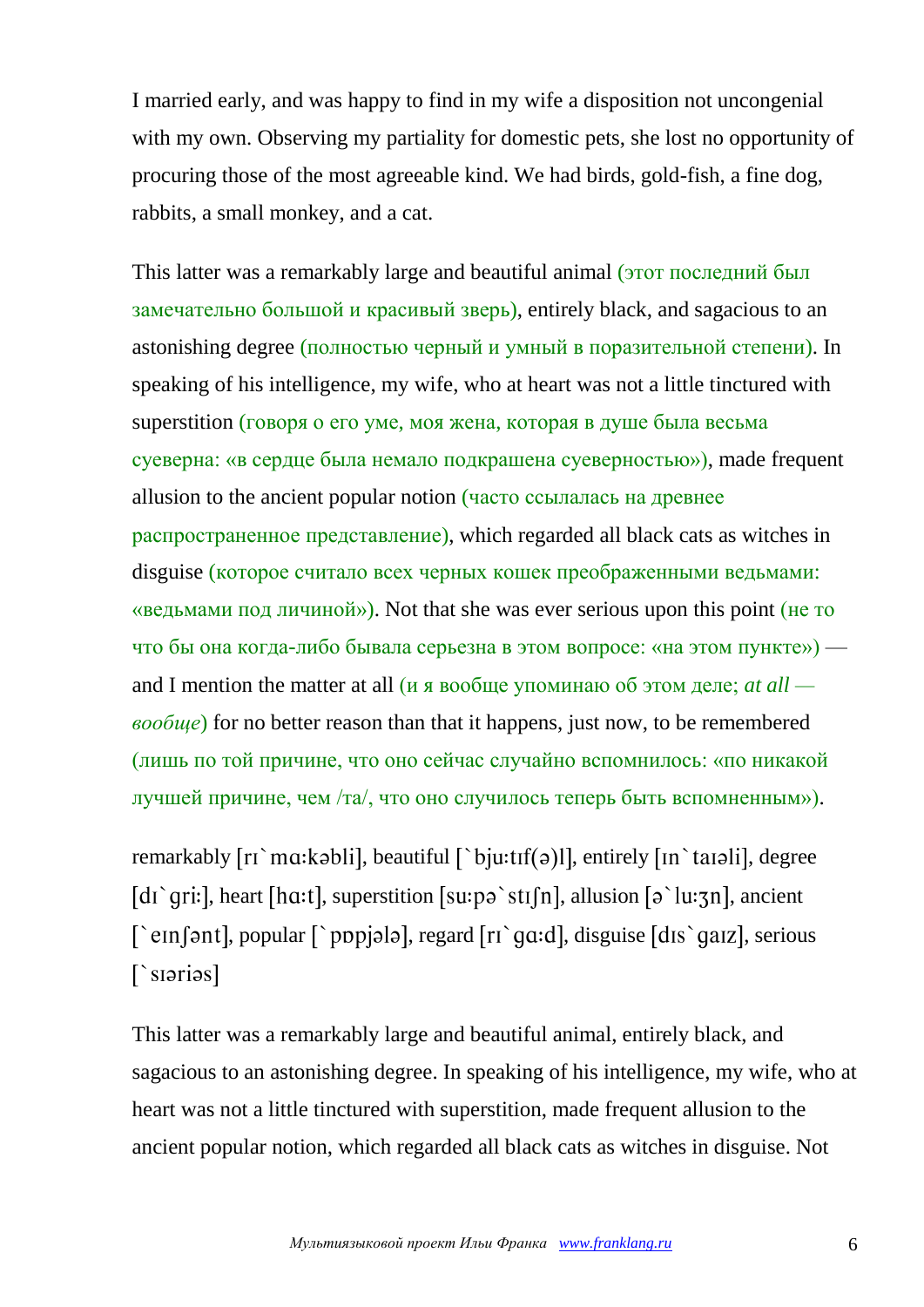that she was ever serious upon this point — and I mention the matter at all for no better reason than that it happens, just now, to be remembered.

Pluto — this was the cat's name — was my favorite pet and playmate  $(\Pi_{\text{JIVTOH}}$ таково было имя этого кота — был моим любимым питомцем и товарищем). I alone fed him (я один кормил его; *to feed*), and he attended me wherever I went about the house (а он сопровождал меня, куда бы я ни ходил по дому). It was even with difficulty that I could prevent him from following me through the streets (и лишь с трудом мог я помешать ему следовать за мной по улицам; *to prevent from — мешать: «удержать от»; through — через, сквозь*).

Pluto  $\lceil \cdot \frac{\rho}{\nu} \rceil$ , favorite  $\lceil \cdot \frac{\rho}{\nu} \rceil$ , attend  $\lceil \rho \cdot \frac{\rho}{\nu} \rceil$ , difficulty  $\lceil \cdot \frac{\rho}{\nu} \rceil$ ,  $\lceil \cdot \frac{\rho}{\nu} \rceil$ , could [kvd], prevent [pri `vent], through  $[0r]$ 

Pluto — this was the cat's name — was my favorite pet and playmate. I alone fed him, and he attended me wherever I went about the house. It was even with difficulty that I could prevent him from following me through the streets.

Our friendship lasted, in this manner, for several years (наша дружба длилась таким образом несколько лет), during which my general temperament and character (за которые мой общий нрав и характер) — through the instrumentality of the Fiend Intemperance (посредством = *под влиянием* Демона Невоздержанности) — had (I blush to confess it) experienced a radical alteration for the worse (— я стыжусь признаваться в этом — претерпели коренное изменение к худшему; *to blush — краснеть; смущаться*). I grew, day by day, more moody, more irritable, more regardless of the feelings of others (я становился день за днем более мрачным, более раздражительным, более безразличным к чувствам других; *to grow — расти, становиться*).

friendship  $\lceil \text{`fren}(d) \rceil$  temperament  $\lceil \text{`temp}(e) \rceil$  ramant], instrumentality [Instramen `tælati], fiend [fi:nd], intemperance  $\lceil$ In `temp(a)r(a)ns], confess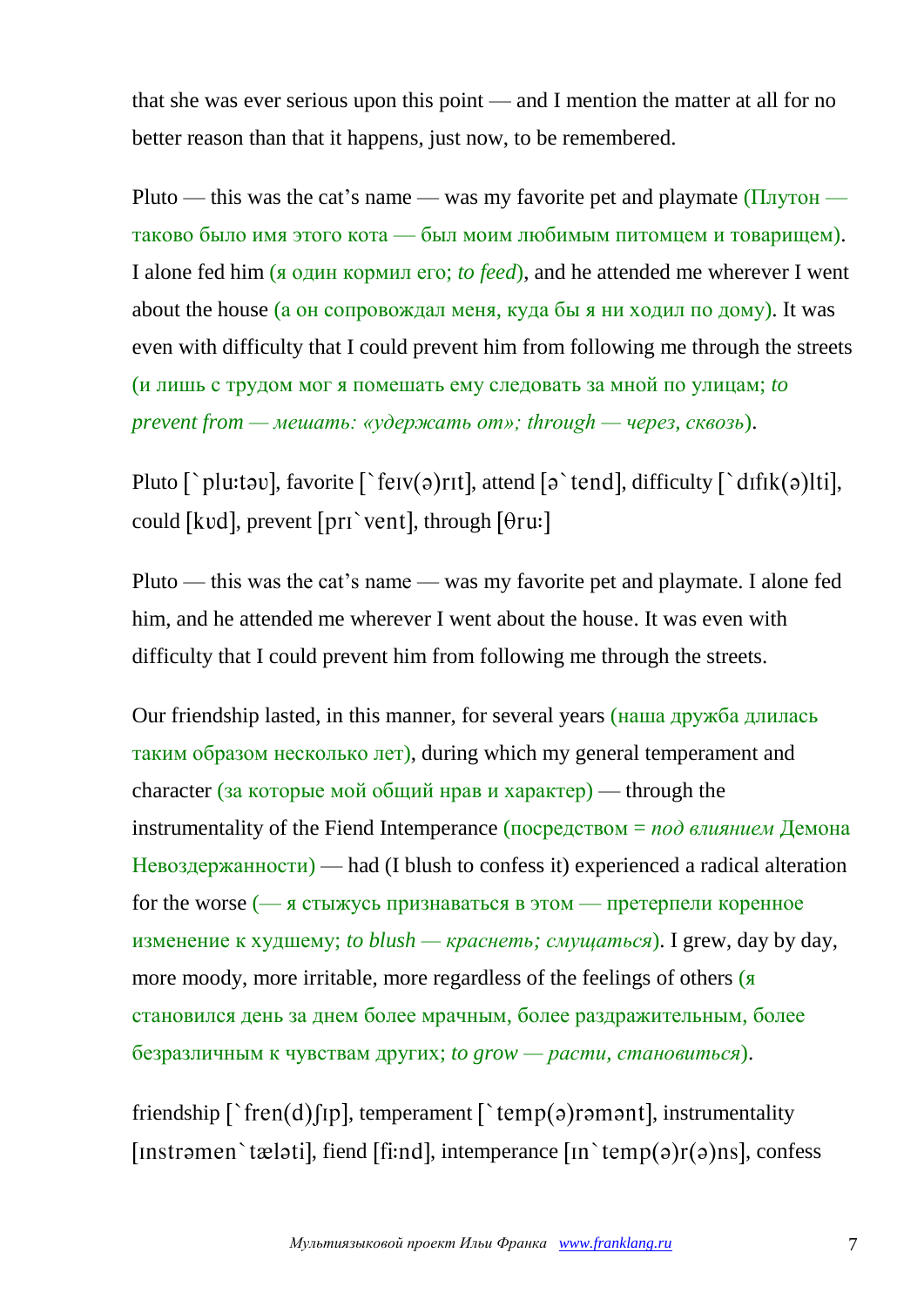[kən 'fes], experience [Ik 'spiəriəns], radical  $\lceil$  'r  $\mathcal{R}$ dIk(ə)]], alteration  $\lceil$ :lt(a)r `eI $\lceil n \rceil$ , irritable  $\lceil$  `Irritabl]

Our friendship lasted, in this manner, for several years, during which my general temperament and character — through the instrumentality of the Fiend Intemperance — had (I blush to confess it) experienced a radical alteration for the worse. I grew, day by day, more moody, more irritable, more regardless of the feelings of others.

I suffered myself to use intemperate language to my wife (я позволял себе использовать несдержанный язык, /обращаясь/ к своей жене). At length, I even offered her personal violence (наконец, я даже поднял на нее руку: «дал ей личное насилие»; *to offer — предложить, дать, оказать; violence жестокость, насилие, применение силы*). My pets, of course, were made to feel the change in my disposition (моим питомцам, конечно, пришлось ощутить эту перемену в моем характере: «питомцы были заставлены»; *to make — делать; заставлять*). I not only neglected, but ill-used them (я не только пренебрегал /ими/, но и жестоко с ними обращался; *ill — плохой; больной; to use использовать; обращаться с кем-либо*).

intemperate  $\lceil \text{in} \rangle$  temp(a) rat, language  $\lceil \text{log} \rangle$  and  $\lceil \text{log} \rangle$ , even  $\lceil \text{log} \rangle$  is v(a) n, violence  $\lceil \text{val}(0) \text{ns} \rceil$ , course  $\lceil \text{ko} \cdot s \rceil$ , change  $\lceil \text{tlend} \rceil$ , neglect  $\lceil \text{ni} \rceil$  dekt $\lceil \text{dis} \rceil$ 

I suffered myself to use intemperate language to my wife. At length, I even offered her personal violence. My pets, of course, were made to feel the change in my disposition. I not only neglected, but ill-used them.

For Pluto, however, I still retained sufficient regard (к  $\Pi$ лутону, однако, я все еще сохранял достаточное уважение) to restrain me from maltreating him (чтобы удержать меня от того, чтобы плохо обращаться с ним), as I made no scruple of maltreating the rabbits, the monkey, or even the dog  $(\kappa a \kappa)$   $\kappa$ стеснялся плохо обращаться с кроликами, обезьянкой или даже псом; *scruple*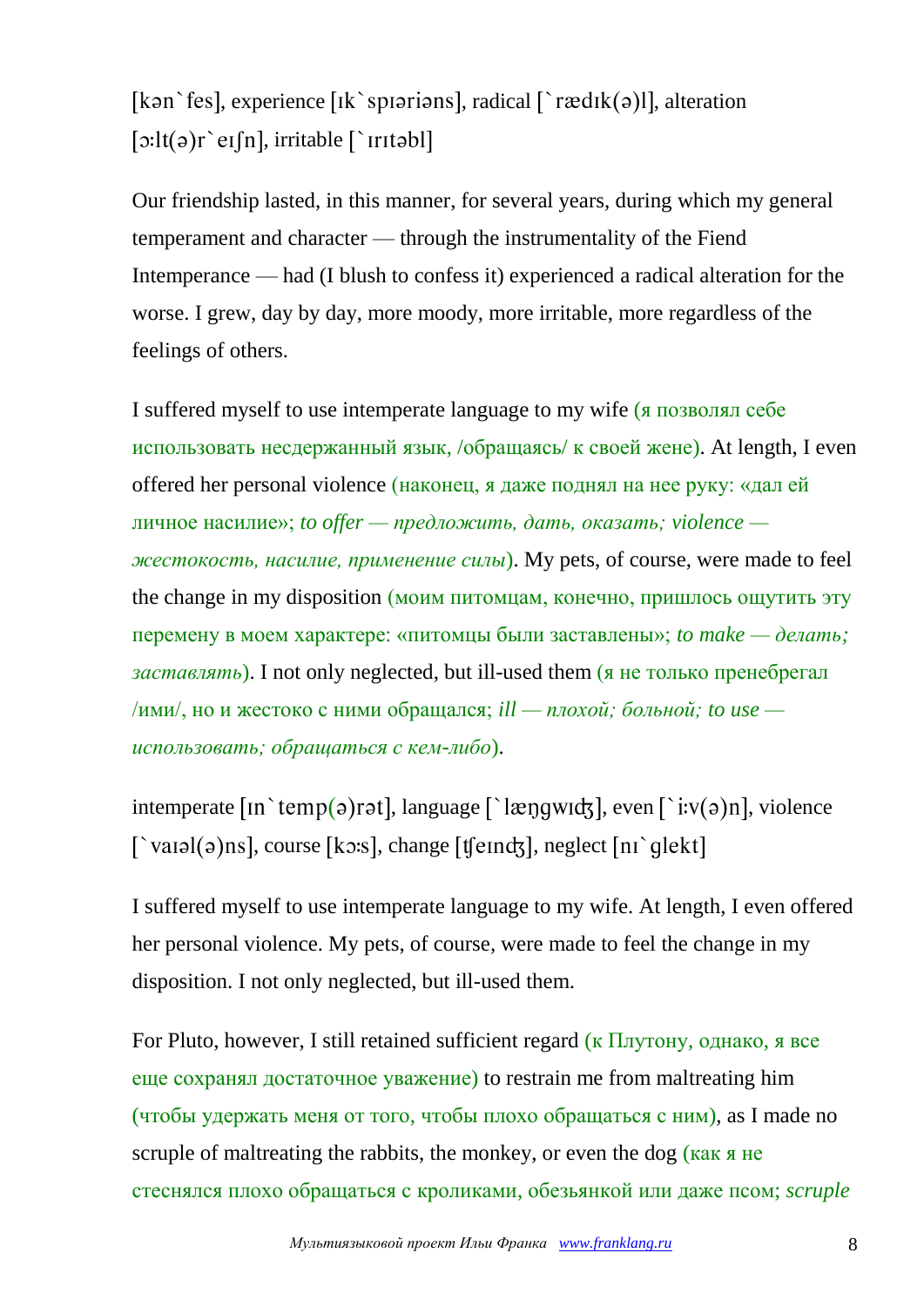*— крупица; сомнение, колебание; моральный принцип; угрызения совести*), when by accident, or through affection, they came in my way (когда по случайности или из-за ласки /ко мне/ они попадались мне на пути: «приходили в мой путь»). But my disease grew upon me (но моя болезнь все больше подчиняла меня: «росла на меня»; *to grow*) — for what disease is like Alcohol! (ибо какая болезнь сравнится с Алкоголем!; *like — похожий*) — and at length even Pluto, who was now becoming old, and consequently somewhat peevish (и наконец даже Плутон, который теперь становился стар и, следовательно, несколько раздражителен) — even Pluto began to experience the effects of my ill temper (даже Плутон начал испытывать последствия моего дурного нрава).

Pluto  $\int$  plu: tav, however [hav eva], sufficient [sa `fi](a)nt], regard [ri `qq:d], restrain  $[r\hat{i}]$  strem, maltreat  $[m\infty \hat{i}]$  ri:t, scruple  $[s\hat{k}r\hat{i}]$ , monkey  $[\hat{i}]$  m $\hat{j}$ , monki accident  $\lceil \cdot \text{æksId}(\vartheta)$ nt], through  $\lceil \theta \text{ru} \cdot \rceil$ , disease  $\lceil \text{dr} \cdot \text{ziz} \rceil$ , alcohol  $\lceil \cdot \text{ælkəhpl} \rceil$ , become  $\lceil bi \rangle$  kam], consequently  $\lceil \rangle$  konsit kvantlil, somewhat  $\lceil \rangle$  samwot], experience [Ik`spiarians]

For Pluto, however, I still retained sufficient regard to restrain me from maltreating him, as I made no scruple of maltreating the rabbits, the monkey, or even the dog, when by accident, or through affection, they came in my way. But my disease grew upon me — for what disease is like Alcohol! — and at length even Pluto, who was now becoming old, and consequently somewhat peevish — even Pluto began to experience the effects of my ill temper.

One night, returning home, much intoxicated, from one of my haunts about town (одним вечером, вернувшись домой, очень пьяным, из одного из моих излюбленных притонов в городе; *haunt — притон, логово, любимое место; about town — в городе = имеющий отношение к светской, веселой жизни, может быть, с оттенком порочности*), I fancied that the cat avoided my presence (я вообразил, будто кот избегает моего общества: «присутствия»). I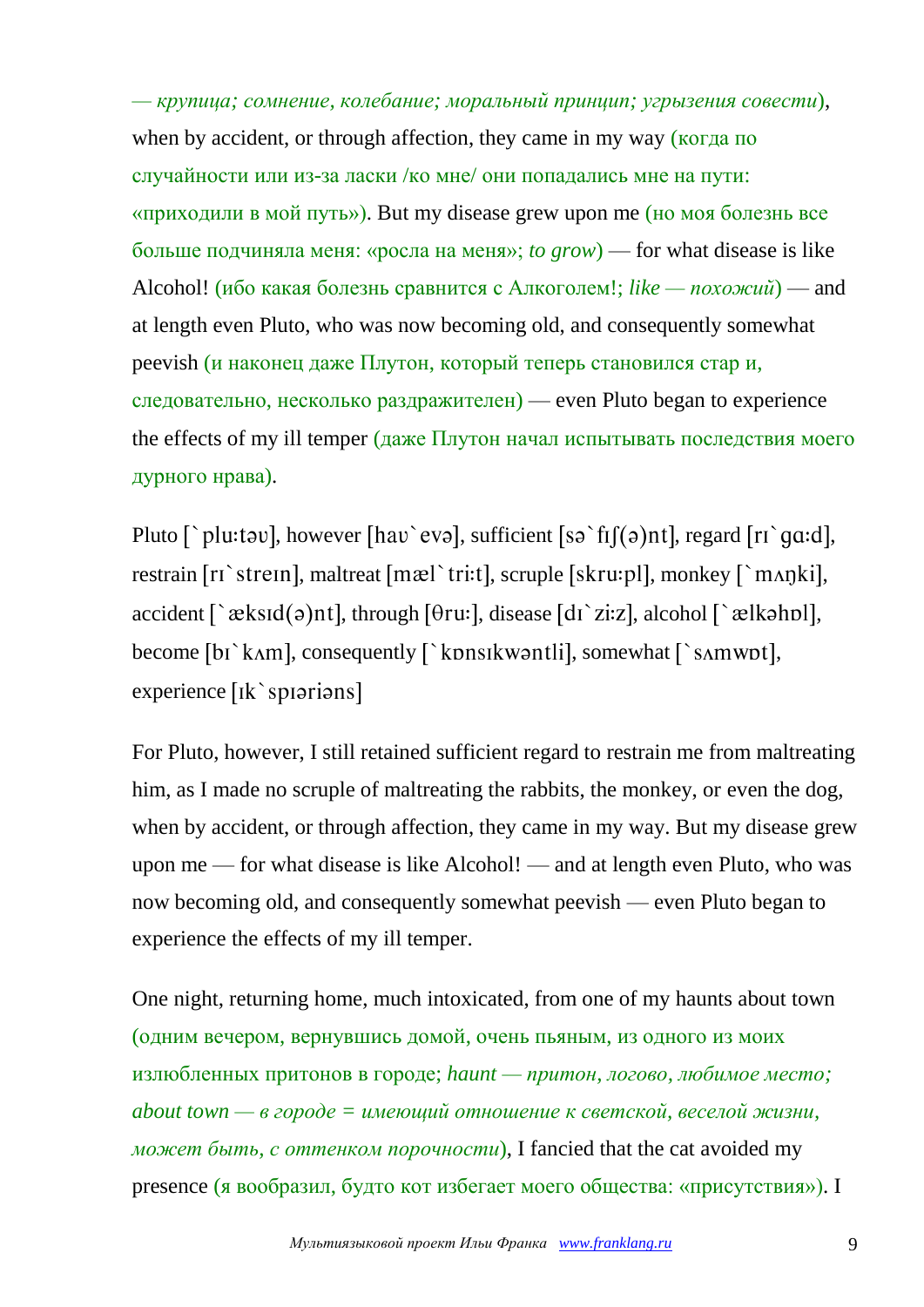seized him (я схватил его); when, in his fright at my violence (когда, в испуге от моего = *совершаемого мною* насилия), he inflicted a slight wound upon my hand with his teeth (он нанес небольшую ранку моей руке своими зубами). The fury of a demon instantly possessed me (демоническая ярость тут же охватила меня; *to possess — владеть; одержать /о демоне, духе/*). I knew myself no longer (я не знал = *не помнил* себя больше; *to know — знать*).

return  $[r_1$  ta:n, intoxicated  $[n$  toksikeitid, haunt  $[h_2:nt]$ , fancy  $\lceil$  fænsi, avoid  $\lceil \rho \text{ }\rangle$  void, presence  $\lceil \text{ }\rangle$  prezons, seize  $\lceil \text{ }$  seize, fright  $\lceil \text{ }$  frait, inflict  $\lceil \text{ }$  in  $\rangle$  flikt, wound  $(pa<sub>H</sub>a)$  [wvnd], fury  $\lceil \cdot f|$ vəri], demon  $\lceil \cdot f|$  di:mən], instantly  $\lceil \cdot f|$  instantli], possess  $[p\partial \zeta zes]$ 

One night, returning home, much intoxicated, from one of my haunts about town, I fancied that the cat avoided my presence. I seized him; when, in his fright at my violence, he inflicted a slight wound upon my hand with his teeth. The fury of a demon instantly possessed me. I knew myself no longer.

My original soul seemed, at once, to take its flight from my body (моя изначальная = *собственная* душа, казалось, сразу совершила побег из моего тела; *to seem — казаться*) and a more than fiendish malevolence, gin-nurtured, thrilled every fibre of my frame ( $\mu$  более чем дьявольская злоба, вскормленная джином, проняла все фибры моего тела: «каждую фибру»; *fiend — дьявол, бес; to nurture — воспитывать, выращивать; способствовать; frame рама; скелет, каркас; тело*). I took from my waistcoat-pocket a pen-knife (я достал из жилетного кармана перочинный нож; *to take — брать*), opened it, grasped the poor beast by the throat (открыл его, схватил бедного зверя за горло), and deliberately cut one of its eyes from the socket (и не торопясь вырезал один из его глаз из глазницы; *deliberately —преднамеренно, умышленно, нарочно; медленно, не торопясь; to deliberate — обдумывать, размышлять; to cut — резать; out — наружу; to cut out — вырезать*)! I blush, I burn, I shudder, while I pen the damnable atrocity (я краснею от стыда, я горю,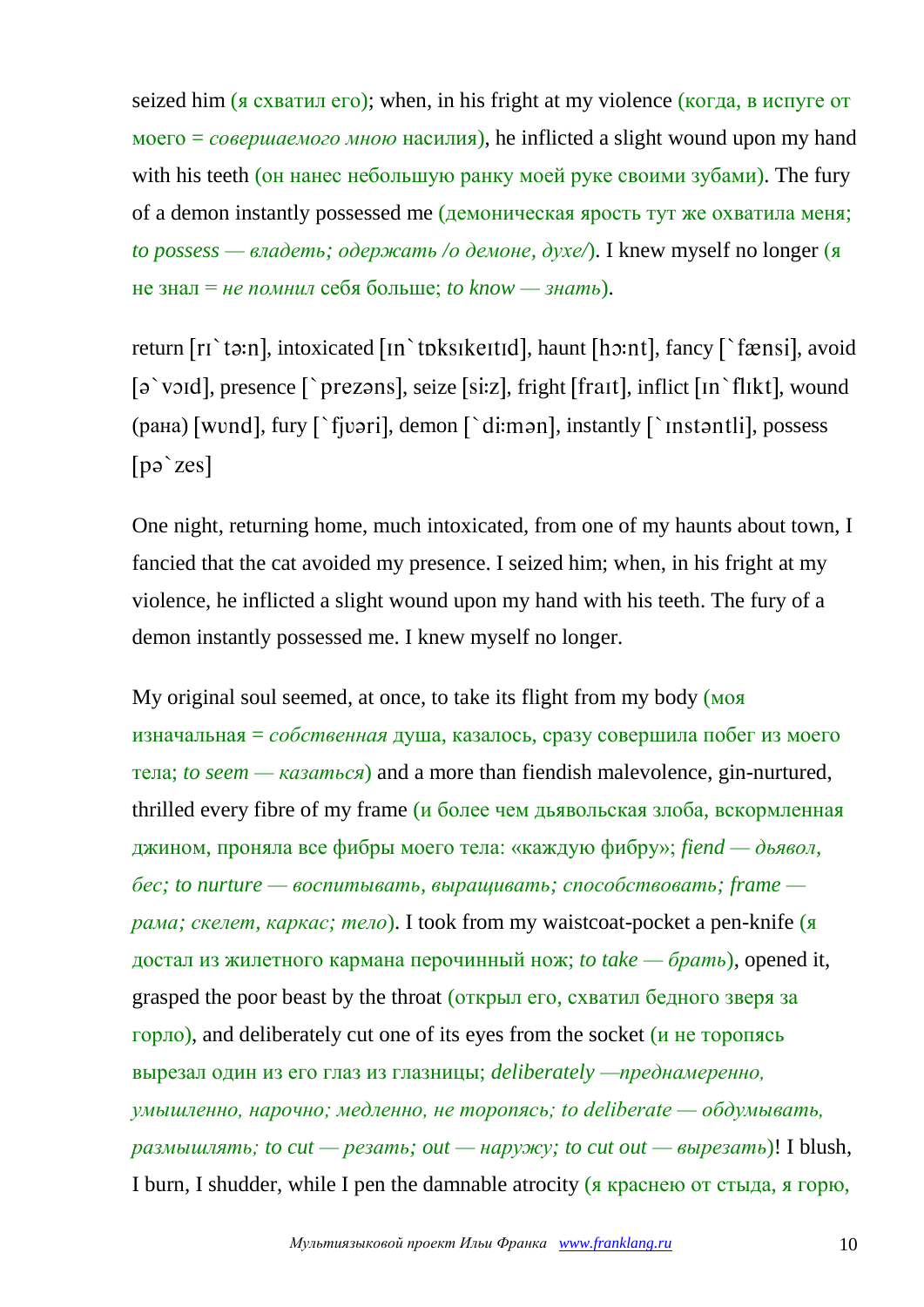я содрогаюсь, пока описываю это предосудительное зверство; *damnable заслуживающий осуждения, порицания; подлежащий осуждению /о человеке/; мерзкий, отвратительный, ужасный*).

original  $\lceil \varphi \rceil$  rid $\zeta(\varphi)$  ( $\varphi$ )|, soul  $\lceil \varphi \varphi \rceil$ , once  $\lceil \varphi \varphi \rceil$ , fiendish  $\lceil \varphi \rceil$ ; fiendish  $\lceil \varphi \rceil$ , malevolence  $\lceil m \rceil$  lev(a) lans, nurture  $\lceil \rceil n \rceil$  as the  $\lceil \rceil$  farba, knife  $\lceil n \rceil$ , poor [pvə], throat [ $\theta$ rəvt], deliberately  $\left[ \frac{di}{h} \right]$  (a) rətli], burn  $\left[ \theta$ ə:n], damnable  $\int$  dæmnəbl], atrocity  $\lceil \varphi \rangle$  trpsəti]

My original soul seemed, at once, to take its flight from my body and a more than fiendish malevolence, gin-nurtured, thrilled every fibre of my frame. I took from my waistcoat-pocket a pen-knife, opened it, grasped the poor beast by the throat, and deliberately cut one of its eyes from the socket! I blush, I burn, I shudder, while I pen the damnable atrocity.

When reason returned with the morning (когда рассудок вернулся утром: «с утром») — when I had slept off the fumes of the night's debauch (когда я проспался: «отоспал пары ночного кутежа»; *to sleep — спать*) — I experienced a sentiment half of horror, half of remorse (я испытал чувство наполовину ужаса, наполовину раскаяния), for the crime of which I had been guilty (за преступление, в котором я был виноват); but it was, at best, a feeble and equivocal feeling (но это было, в лучшем случае, слабое и неясное чувство; *equivocal — двусмысленный, допускающий двоякое толкование; неясный, неопределенный*), and the soul remained untouched (и душа осталась нетронутой). I again plunged into excess, and soon drowned in wine all memory of the deed (я снова погрузился в неумеренность и вскоре потопил в вине всякое воспоминание об этом поступке).

reason  $\lceil \cdot r : z(\sigma) \rceil$ , fume  $\lceil f | u : m \rceil$ , debauch  $\lceil d \rceil$  bo:tfl, sentiment  $\lceil \cdot \text{sentim} \rceil$ , horror  $\lceil \cdot \text{hord} \rceil$ , remorse  $\lceil \text{r} \cdot \text{mosh} \rceil$ , guilty  $\lceil \cdot \text{qulti} \rceil$ , equivocal  $\lceil \cdot \text{kwivok}(\rceil) \rceil$ ,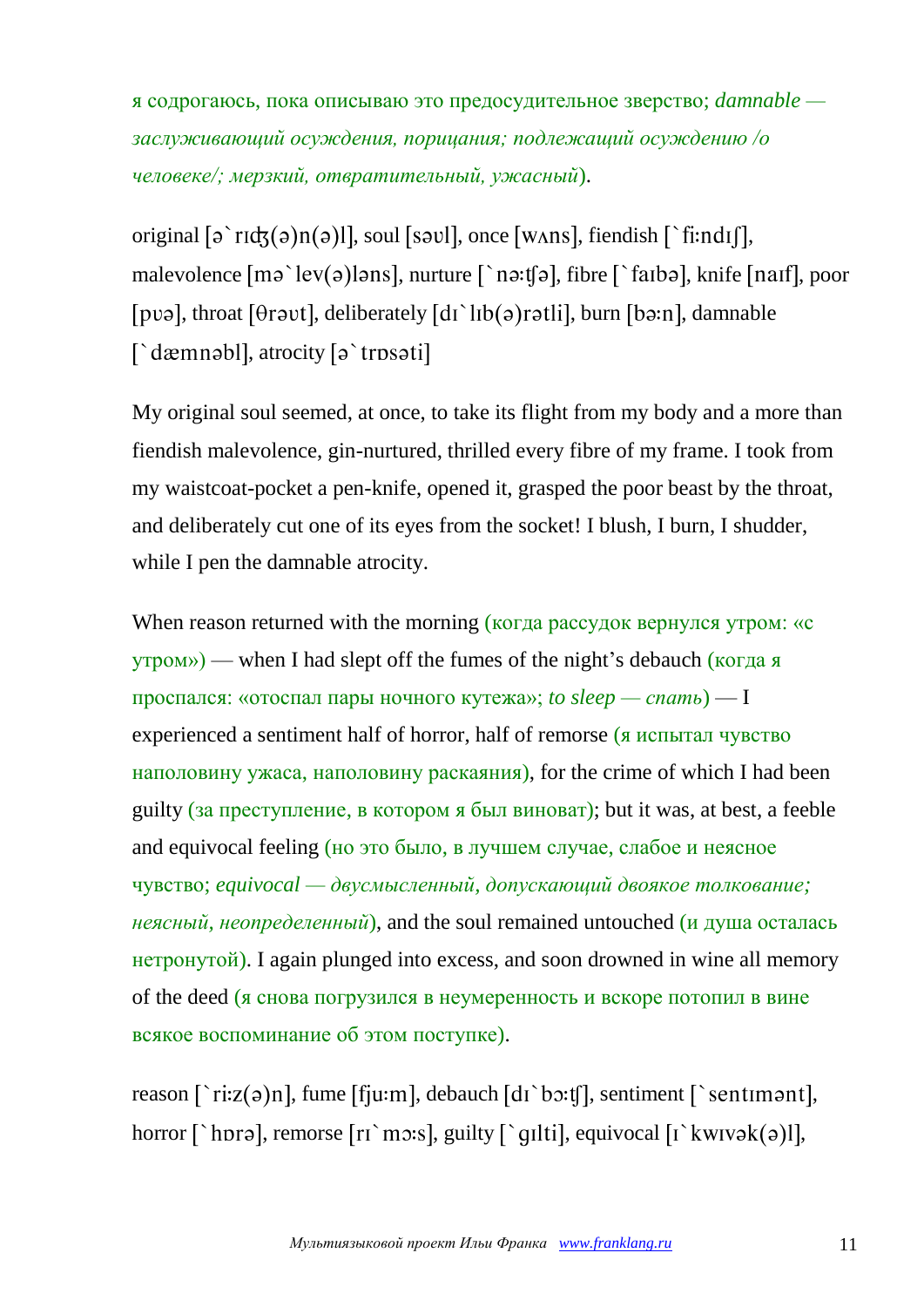## remain  $\lceil r \rceil$  mein, untouched  $\lceil \Delta n \rceil$  tat $\lceil r \rceil$ , plunge  $\lceil p \rceil$  and  $\lceil r \rceil$ , excess  $\lceil r \rceil$  ses, drown [dravn]

When reason returned with the morning — when I had slept off the fumes of the night's debauch — I experienced a sentiment half of horror, half of remorse, for the crime of which I had been guilty; but it was, at best, a feeble and equivocal feeling, and the soul remained untouched. I again plunged into excess, and soon drowned in wine all memory of the deed.

In the meantime the cat slowly recovered (тем временем кот медленно оправился). The socket of the lost eye presented, it is true, a frightful appearance (глазница утраченного глаза представляла, это правда, страшное зрелище; *lost — потерянный; to lose — терять*), but he no longer appeared to suffer any pain (но он больше, кажется, не испытывал никакой боли; *to appear казаться; to suffer — страдать; испытывать, переносить*). He went about the house as usual (он ходил по дому как обычно), but, as might be expected, fled in extreme terror at my approach (но, как и могло бы быть ожидаемым  $=$ *что неудивительно*, убегал в крайнем ужасе при моем приближении; *to flee — спасаться бегством*). I had so much of my old heart left (у меня оставалось столько старого сердца = во мне оставалось еще столько моего прежнего я; *to have left — иметь оставшимся; to leave — оставлять*), as to be at first grieved by this evident dislike (чтобы быть сперва огорченным этой очевидной нелюбовью) on the part of a creature which had once so loved me (со стороны существа, которое когда-то так любило меня; *part — часть; доля; сторона*). But this feeling soon gave place to irritation (но это чувство скоро дало  $=$ *уступило* место раздражению; *to give*).

recover  $[ri \text{ k} \text{N} \vartheta]$ , present (представлять)  $[pri \text{ k} \text{m} \vartheta]$ , appearance  $[ə \text{ k} \text{m} \vartheta]$ usual  $\lceil \cdot |u: \mathfrak{z}(\mathfrak{z})| \rceil$ , expect  $\lceil \mathfrak{lk} \cdot \mathfrak{z}$  respects  $\lceil \mathfrak{lk} \cdot \mathfrak{z}$  respects  $\lceil \mathfrak{z} \cdot \mathfrak{z} \rceil$ , approach  $\lceil \mathfrak{z} \cdot \mathfrak{z} \rceil$ , grieve [qri:v], evident  $\lceil$  evid(a)nt], creature  $\lceil$  kri:t[a]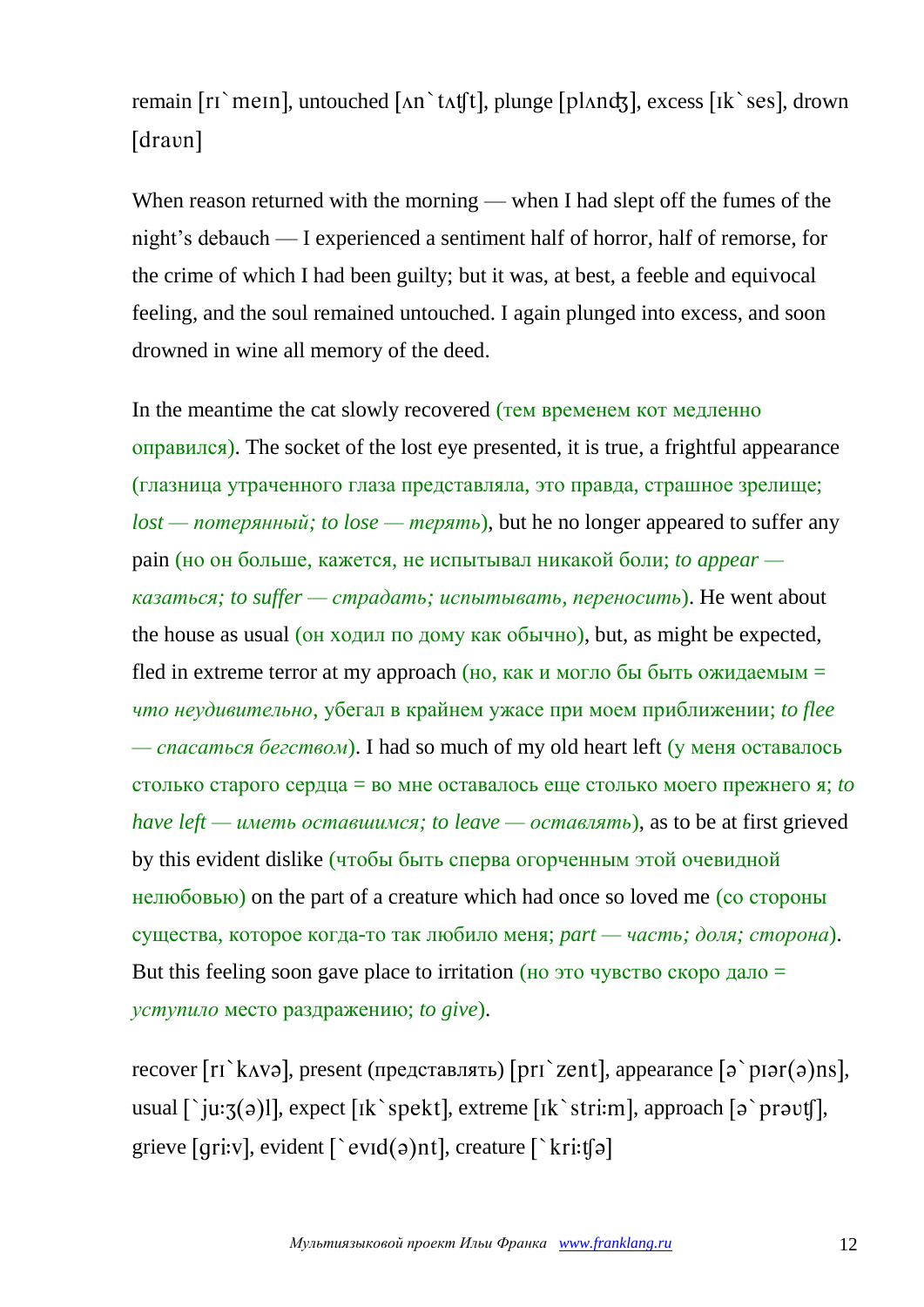In the meantime the cat slowly recovered. The socket of the lost eye presented, it is true, a frightful appearance, but he no longer appeared to suffer any pain. He went about the house as usual, but, as might be expected, fled in extreme terror at my approach. I had so much of my old heart left, as to be at first grieved by this evident dislike on the part of a creature which had once so loved me. But this feeling soon gave place to irritation.

And then came, as if to my final and irrevocable overthrow (а затем пришел, словно бы для моего окончательного и необратимого низвержения), the spirit of *perverseness* (дух *извращенности; perverse — извращенный*). Of this spirit philosophy takes no account (этот дух философия не берет в расчет: «об этом духе философия не берет отчета»). Yet I am not more sure that my soul lives (и все же я не более убежден в том, что моя душа живет), than I am that perverseness is one of the primitive impulses of the human heart (чем я /уверен/ в том, что извращенность — один из первичных импульсов человеческого сердца) — one of the indivisible primary faculties, or sentiments (одна из неделимых первичных способностей или чувств), which give direction to the character of Man (которые дают направление характеру человека) *<sup>2</sup>* .

final  $\lceil \frac{\text{tan}(\mathfrak{a})}{\text{l}} \rceil$ , irrevocable  $\lceil \frac{\text{cos}(\mathfrak{a})}{\text{l}} \rceil$ , spirit  $\lceil \frac{\text{cos}(\mathfrak{a})}{\text{l}} \rceil$ , perverseness [pə`və:snəs], philosophy  $\lceil \ln \frac{1}{\sqrt{2}} \rceil$ , account  $\lceil \frac{1}{2} \rceil$  kavnt], sure  $\lceil \ln \frac{1}{2} \rceil$ , live (жить) [ $\text{liv}$ ], primitive  $\lceil \text{primit} \rceil$ , impulse  $\lceil \text{impals} \rceil$ , heart  $\lceil \text{ha:t} \rceil$ , indivisible [Indi vizabl], faculty  $\lceil \hat{c}k(\theta) \rceil$  sentiment  $\lceil \hat{c} \rangle$  sentiment], character  $\lceil$ kærəktə $\rceil$ 

And then came, as if to my final and irrevocable overthrow, the spirit of *perverseness*. Of this spirit philosophy takes no account. Yet I am not more sure that my soul lives, than I am that perverseness is one of the primitive impulses of the human heart — one of the indivisible primary faculties, or sentiments, which give direction to the character of Man.

1

<sup>&</sup>lt;sup>2</sup> Об этом у По есть целое эссе-рассуждение, которое в русском переводе называется «Дух противоречия».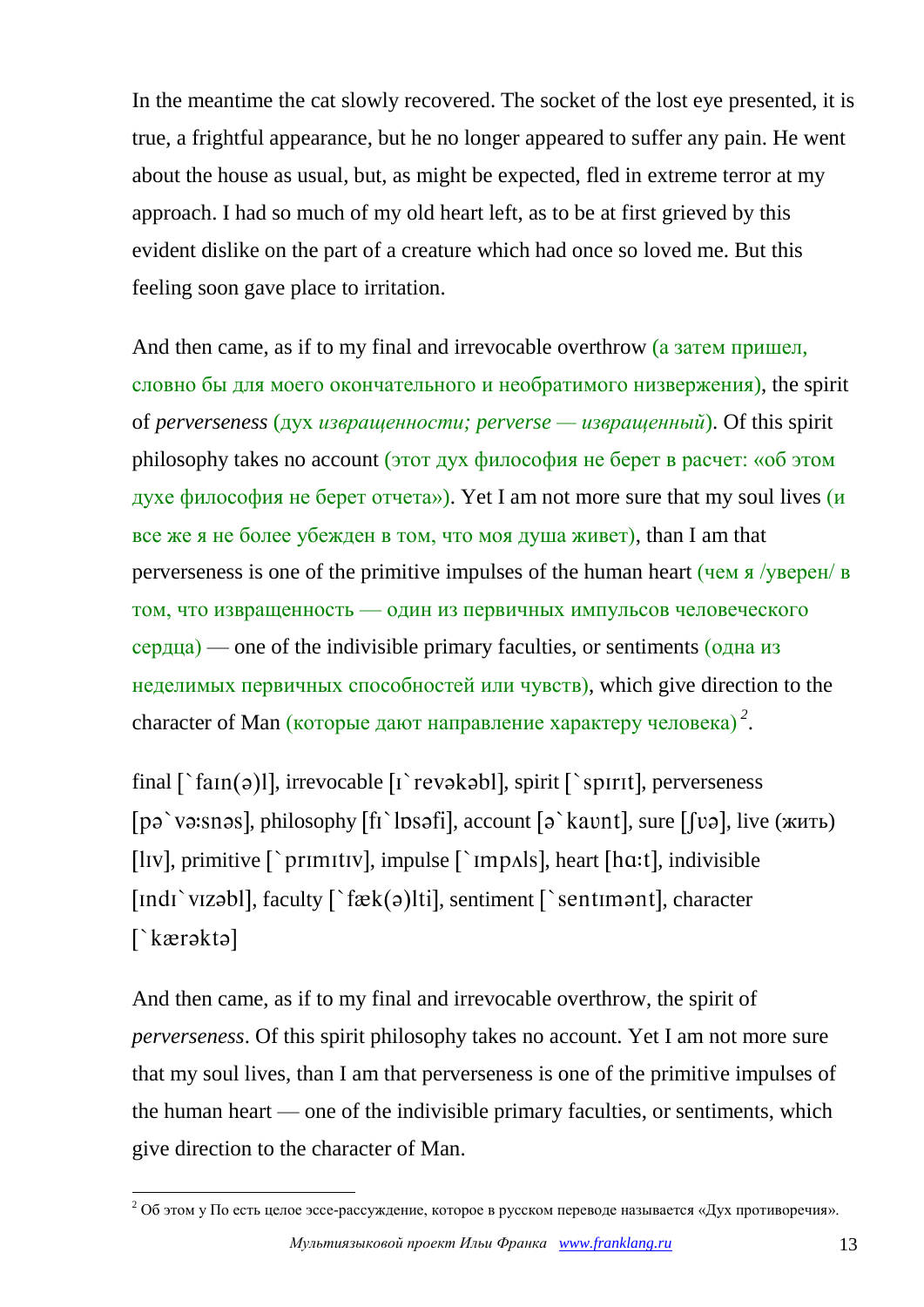Who has not, a hundred times, found himself committing a vile or a silly action (кто сотни раз не обнаруживал себя совершающим гнусный или легкомысленный поступок; *to find — найти, обнаружить*), for no other reason than because he knows he should not (ни по какой другой причине, как потому, что он знает, что не должен /делать этого/)? Have we not a perpetual inclination, in the teeth of our best judgment (разве не имеем мы вечной склонности, наперекор нашему лучшему суждению = разуму: «в зубы»), to violate that which is Law (нарушать то, что является Законом), merely because we understand it to be such (просто потому, что мы понимаем, что оно им является; *such — такой, таковой*)?

commit [kə`mɪt], action [`æk [(ə)n], know [nəv], should [fvd], perpetual [pə`pet[vəl], judgment  $\lceil$ `dʒʌdʒmənt], violate  $\lceil$ `varəlert], law  $\lceil$ lɔ:], merely  $\lceil$  moli

Who has not, a hundred times, found himself committing a vile or a silly action, for no other reason than because he knows he should not? Have we not a perpetual inclination, in the teeth of our best judgment, to violate that which is Law, merely because we understand it to be such?

This spirit of perverseness, I say, came to my final overthrow (этот дух извращенности, говорю я, дошел = *довел* до моей окончательной гибели). It was this unfathomable longing of the soul to vex itself (это было = *именно* это неизмеримое стремление души мучить  $ce6a$ ) — to offer violence to its own nature (преподносить = *совершать* насилие над своей природой) — to do wrong for the wrong's sake only (совершать дурное только лишь ради дурного; *wrong — неправильный, ошибочный*) — that urged me to continue and finally to consummate the injury (которое побудило меня продолжить и наконец довести до конца тот ущерб) I had inflicted upon the unoffending brute (который я нанес безобидному зверю).